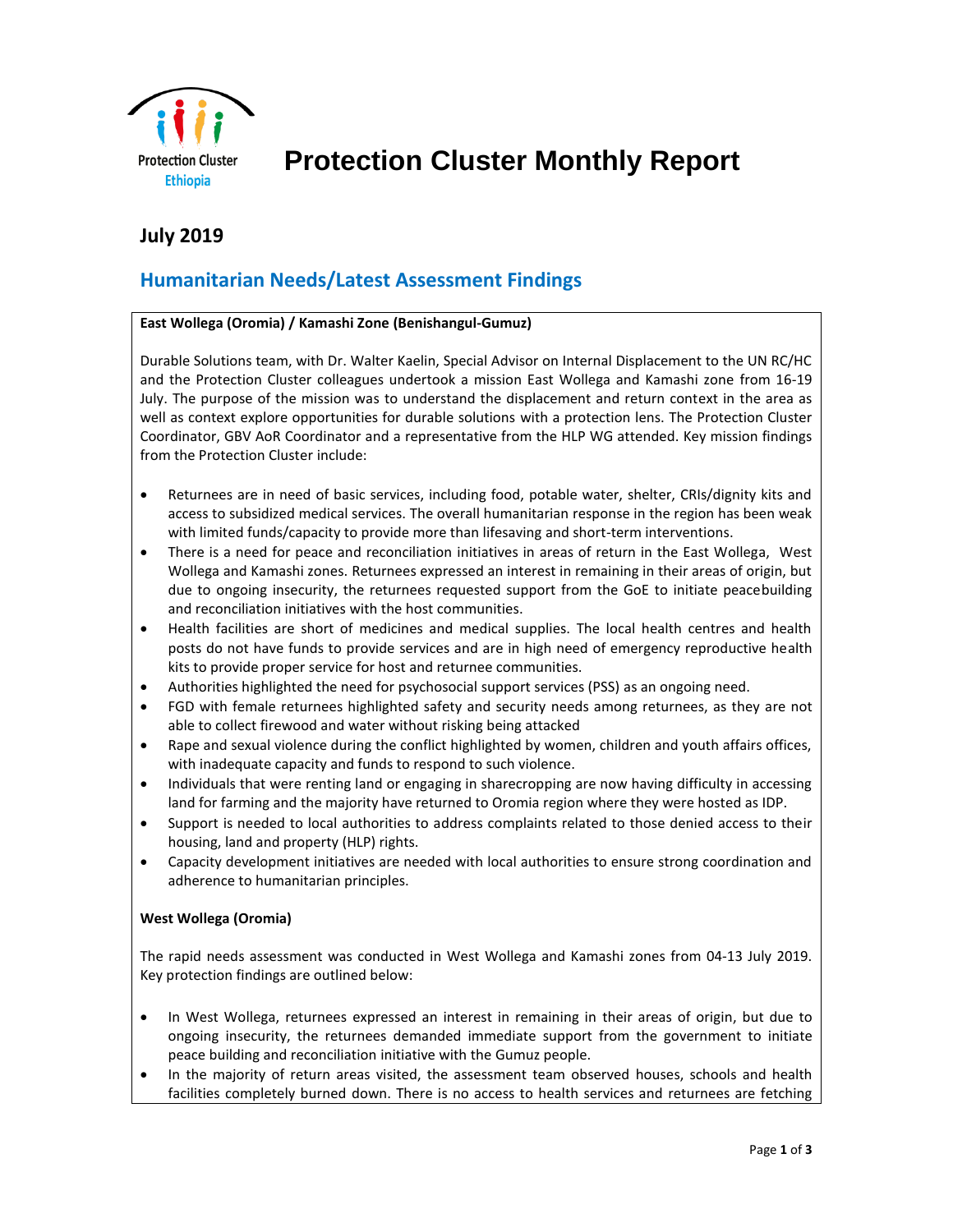water from unprotected water sources with no water treatment chemicals.

- People are being accommodated under very crowded communal shades. The lack of shade does not facilitate privacy or provide protection from weather conditions. No NFI distribute in the areas of return. Due to lack of services in the area of return in West Wollega, persons with specific needs, including children, women, persons with disabilities and older persons, have returned to community/places where they were hosted as IDPs.
- In Nedjo town (West Wollega) about 500 IDPs/persons approached the assessment team complaining that the government has denied them access to any services except in the area of return.
- Focus group discussions (FGDs) with women and girls has confirmed that women and girls have engaged in transactional sex work as they "fail to get any other source of income''. The FGD participants also reported many cases of rape and sexual harassment.

### **Somali Region**

• Gu assessment across the region has now been completed, with the final reports and results being produced. Of the 93 woredas in the region, 44 were selected for assessment. The Protection Cluster focused on the availability of services on the ground through government-mandated agencies (BoWCYA, BoLSA). Key findings indicate very limited services for children, GBV survivors, older persons and persons with disabilities.

## **Humanitarian Response**

### **Somali Region**

- OHCHR ran a 3-day workshop on "Human Rights in the Administration of Justice for Somali Region Judges and Prosecutors" which was also attended by members of the cluster coordination team. This included an interesting discussion on the role of Judges/ Prosecutors in addressing FGM, a designated illegal activity.
- In Somali region, UNICEF in partnership with International Rescue Committee (IRC), created opportunities for 5,364 women and girls (3,714 women, 1650 girls) to participate in psychosocial support activities and access to awareness raising sessions on FGM, child marriage, Sexually Transmitted Infections (STI) and emergency contraceptives in Women and Girls' Safe Spaces.
- With support from UNICEF, IRC conducted a survey to participants attending the Women and Girls' Safe Spaces to measure their satisfaction and knowledge of services available for GBV survivors and importance of accessing the services. Accordingly, 72% (3,862 women and girls) of the participants know where to go for support for services if themselves or someone they know experiences violence.
- 1,500 women and girls were provided with dignity kits at Gabogabo, Dhagahale, Qudamatan and Bombas IDP sites.

#### **Gedeo (SNNP) and West Guji (Oromia)**

- NRC ICLA continued to support displacement affected communities to increase their awareness on HLP and pursue their HLP rights through the provision of ICLA services.
- In Gedeo zone, case management services continue for UASC who haven't returned to their place of origin. Among the 3,399 UASC caseload (1422 girls, 1977 boys) in the region, 42 UASC (17 girls, 25 boys) were reunified with their families, 6 UASC (girls) were placed in alternative care arrangement and 746 UASC (301 girls, 445 boys) were verified to have returned to West Guji.
- In addition, 220 UASC (115 girls, 105 boys) were identified as new returnees from West Guji with rapid registration completed for all children and partners are waiting for case handover from West Guji. These makes the total UASC caseload for Gedeo 2,821 (1,209 girls, 1,612 boys) which needs further verification as the children are found to be spread across the host communities. In the same region 30 GBV cases were reported and survivors were supported to receive various multi sectoral response services including medical, psychosocial support and legal aid services.